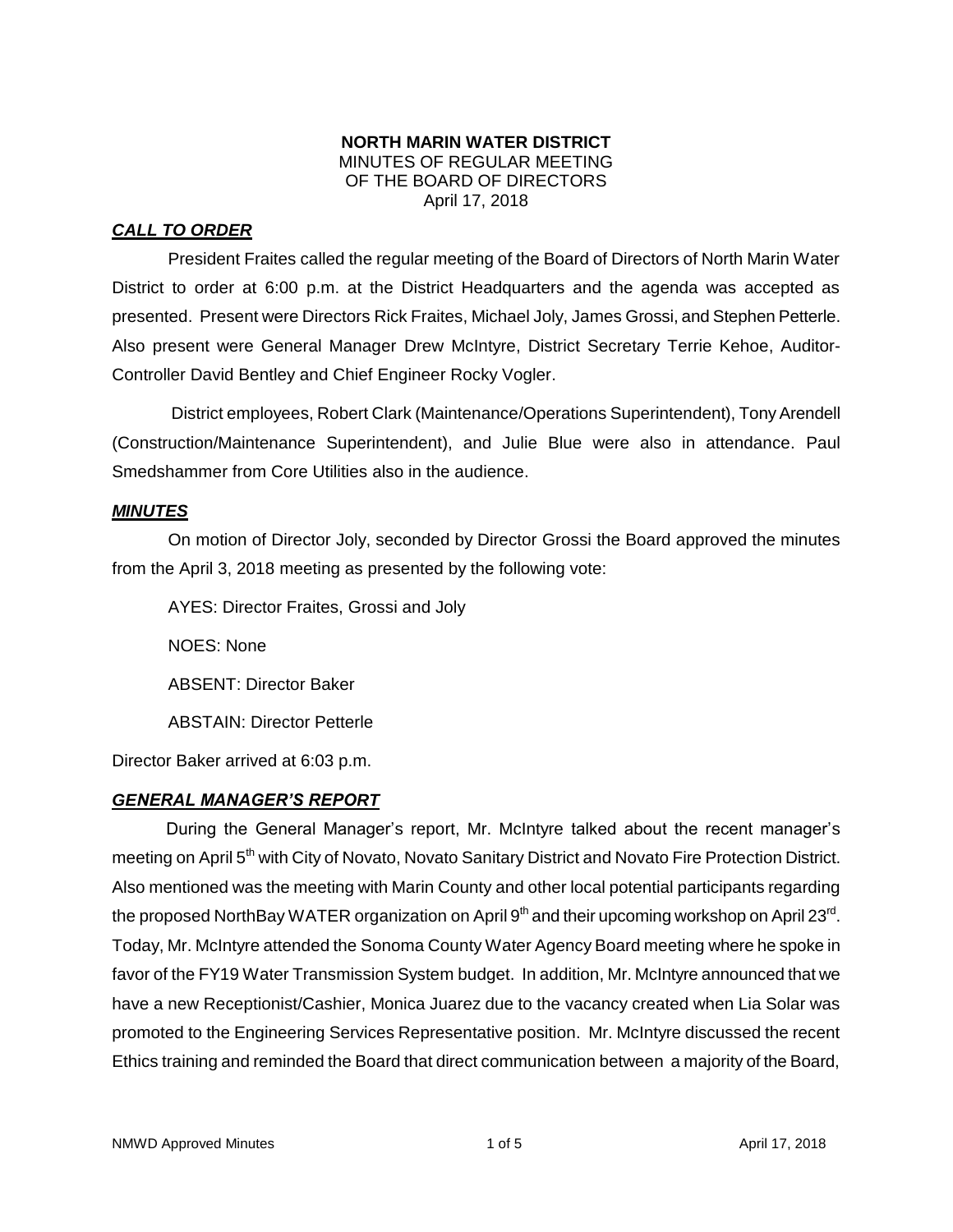either serially or all together on any water district matter should be avoided outside of Board meetings whether in person, by phone or by email.

#### *OPEN TIME*

President Fraites asked if anyone in the audience wished to bring up an item not on the agenda and there was no response.

### *STAFF/DIRECTORS REPORTS*

President Fraites asked if staff or Directors wished to bring up an item not on the agenda and the following items were discussed:

Mr. Vogler provided an update on the Ridge Road Waterline Replacement Project and answered a question from Director Baker regarding the project work limits.

### *MONTHLY PROGRSS REPORT*

The Monthly Progress Report was reviewed for March. Water Production is up 18% compared to a year ago in March. For the period from June through March water production is up 9% compared to this same period last year. At the end of March, Stafford Lake is at 62% capacity and Novato has received 16.1 inches of rainfall, well below the average of 24.5 inches. On the Russian River, Lake Mendocino holds over 71,000AF and Lake Sonoma nearly 220,000AF. Mr. Bentley reviewed the Auditor-Controller's Monthly Report of Investments, which shows that the District has over \$17M invested earning a rate of return of 1.4%.

## *ACTION CALENDAR*

## *SONOMA-MARIN SAVING WATER PARTNERSHIP FIRST AMENDED MOU*

Mr. McIntyre explained the primary changes in the Sonoma-Marin Saving Water Partnership First Amended MOU which includes: replacement of the reference to the California Urban Water Conservation Council (CUWCC) with its new name, the California Water Efficiency Partnership (CalWEP); yearly water conservation funding requirements now based on total potable water production; streamlining the process for adding new signatories, and lastly establishing the effective date as the date that six signatories have executed the MOU.

On the motion of Director Petterle, and seconded by Director Baker, the Board approved the Sonoma-Marin Saving Water Partnership First Amended MOU:

AYES: Director Baker, Fraites, Grossi, Joly and Petterle

NOES: None

ABSENT: None

ABSTAIN: None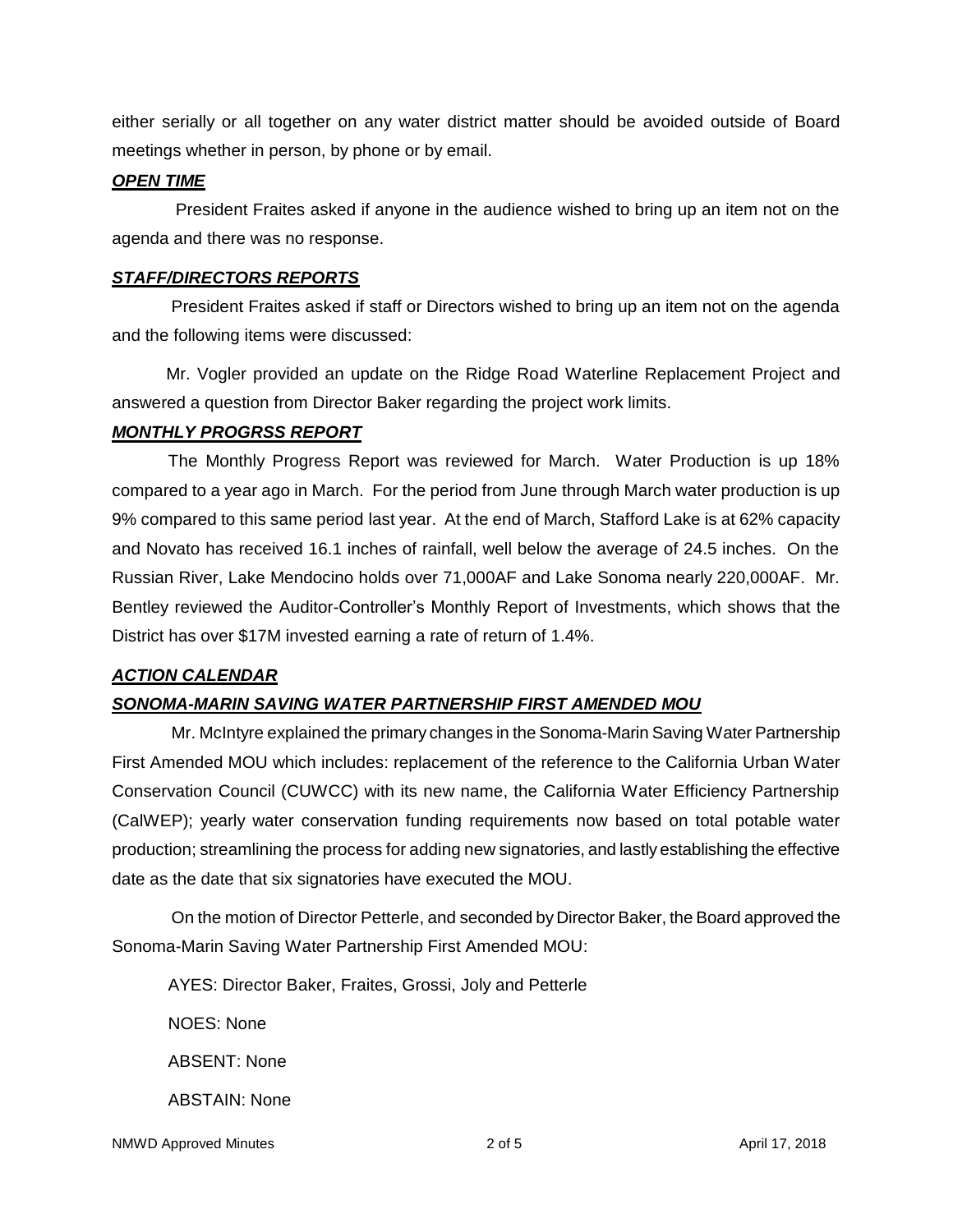### *INCREASE CORE UTILITES MONTHLY SUPPORT PAYMENT*

Mr. Bentley discussed the role Core Utilities plays as support to North Marin Water's day- to day operations which includes IT infrastructure (servers, workstations, internet access, firewall, switches, hubs, virus protection email, backup and phone system), in addition to SCADA support and treatment plant process controls. Paul Smedshammer provided an overview of his history with the District and summarized CORE Utilities services and a general discussion ensued.

On the motion of Director Baker, and seconded by Director Joly, the Board approved a \$1,000 increase Core Utilities monthly support payment by the following vote:

AYES: Director Baker, Fraites, Grossi, Joly and Petterle

NOES: None

ABSENT: None

ABSTAIN: None

### *OCEANA MARIN SEWER SYSTEM FINACIAL PLAN UPDATE*

Mr. Bentley explained how the financial plan; along with a proposed 5% rate increase will help keep the Oceana Marin System solvent through FY23.

On the motion of Director Petterle, and seconded by Director Baker, the Board approved the Oceana Marin Sewer System Financial Plan Update by the following vote:

AYES: Director Baker, Fraites, Grossi, Joly and Petterle

NOES: None

ABSENT: None

' ABSTAIN: None

## *WEST MARIN WATER SYSTEM FINANCIAL PLAN UPDATE*

Mr. Bentley provided an update of the West Marin Water System Financial Plan and proposed a 4.5% water rate and bimonthly service charge to help pay for upcoming capital improvement projects in West Marin. Director Baker commented that the District has been making significant infrastructure upgrades in West Marin to the credit of past Director Dennis Rodoni. He also suggested that Julie Blue be provided an opportunity to visit the District's West Marin facilities including Oceana Marin.

On the motion of Director Petterle, and seconded by Director Baker, the Board approved the West Marin Water System Financial Plan Update by the following vote:

NMWD Approved Minutes and the state of 3 of 5 April 17, 2018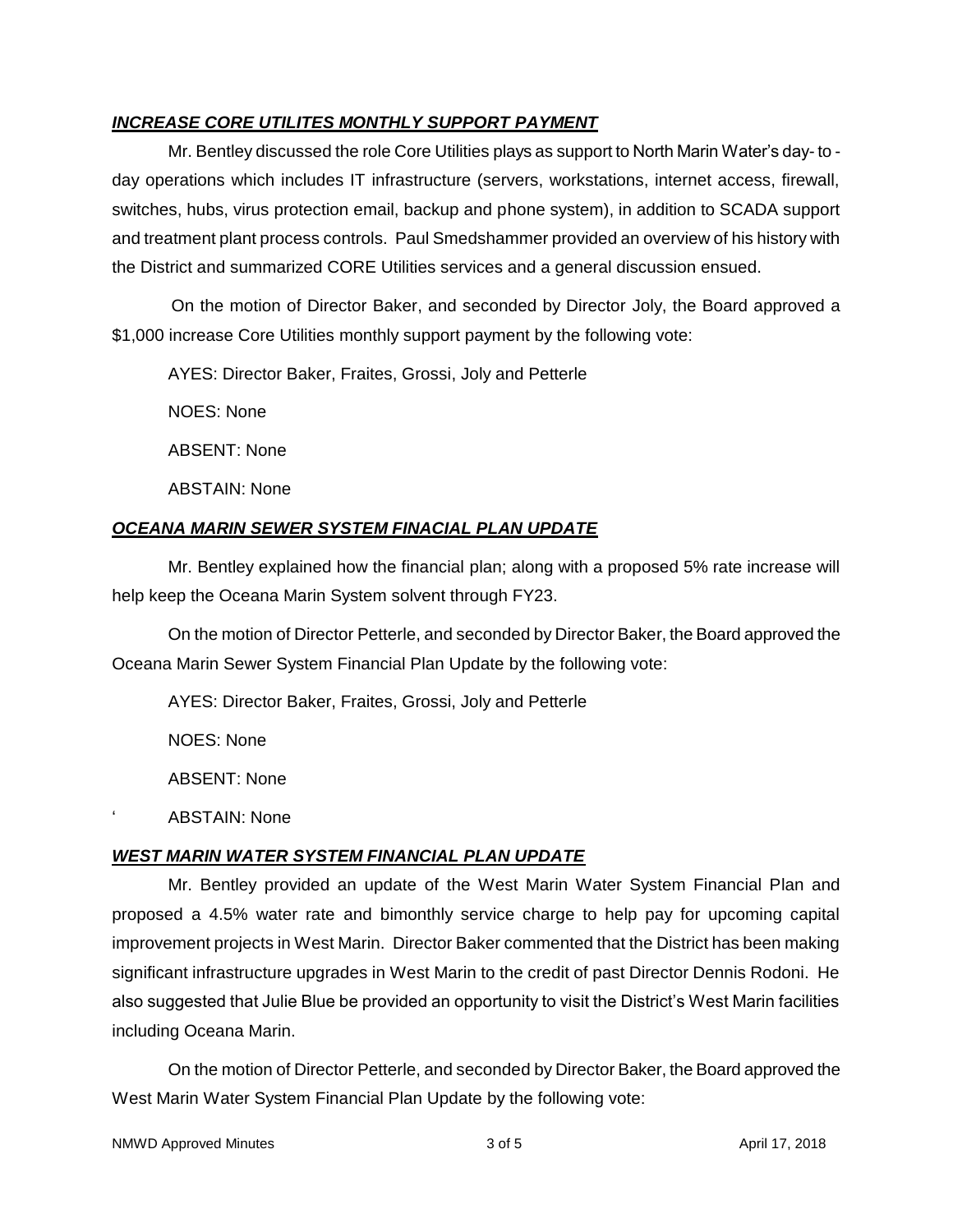AYES: Director Baker, Fraites, Grossi, Joly and Petterle

NOES: None

ABSENT: None

ABSTAIN: None

### *INFORMATION ITEMS*

### *AMI UPDATE*

Mr. Clark provided an update of the Advanced Meter Infrastructure (AMI) project. Over the first month of the project Ferguson staff has converted just over 800 services to the new AMI system, and to date 4% of the project is fully complete. The project is expected to run through November 2018 with 19,946 service conversions. There was a general discussion about the project and pending Opt-Out policy. Mr. Bentley reported that a revised Opt-Out policy will return to the Board at the next meeting for consideration.

### *INITIAL REVIEW-FY19 & FY20 CAPITAL IMPROVEMENT PROJECT BUDGET*

Ms. Blue discussed the initial review of the FY 19 & FY20 Capital Improvement Budget. A two year plan was presented, which included projects recommended for Novato Water, Recycled Water, West Marin Water and Oceana Marin Sewer enterprises. In addition, a debt service schedule was included detailing the principal and interest payment amounts required to fund prior and current CIPs. Additional review of the CIP budgets for Novato Water and Recycled Water is scheduled for May 15 and additional review of the West Marin Water and Oceana Marin Sewer CIP budgets is scheduled for June 5. Director Joly asked that more information be provided in the future on the District's total indebtedness as it relates to the proposed expenditures.

## *INITIAL REVIEW- PROPOSED BY FY 18/19 EQUIPMENT BUDGET*

Ms. Blue provided an initial review of the proposed FY 18/19 Equipment Budget including a chart showing ten years of equipment purchases and a 5-Year Vehicle and Replacement Plan. Director Petterle commented that he recently observed one of the District's trucks with paint peeling off the tailgate. Robert Clark reported that this vehicle will be going to auction soon.

### *2018 WATER YEAR CONDITIONS UPDATE*

Mr. McIntyre presented the 2018 Water Year Conditions Update noting good news in the current rainfall totals. The Kent Lake gauge on Lagunitas Creek was 31.6 inches which is 3.6 inches above the minimum "normal" year threshold of 28.0 inches thereby preventing a need to call for mandatory water conservation in the West Marin water system. On the Russian River, Sonoma